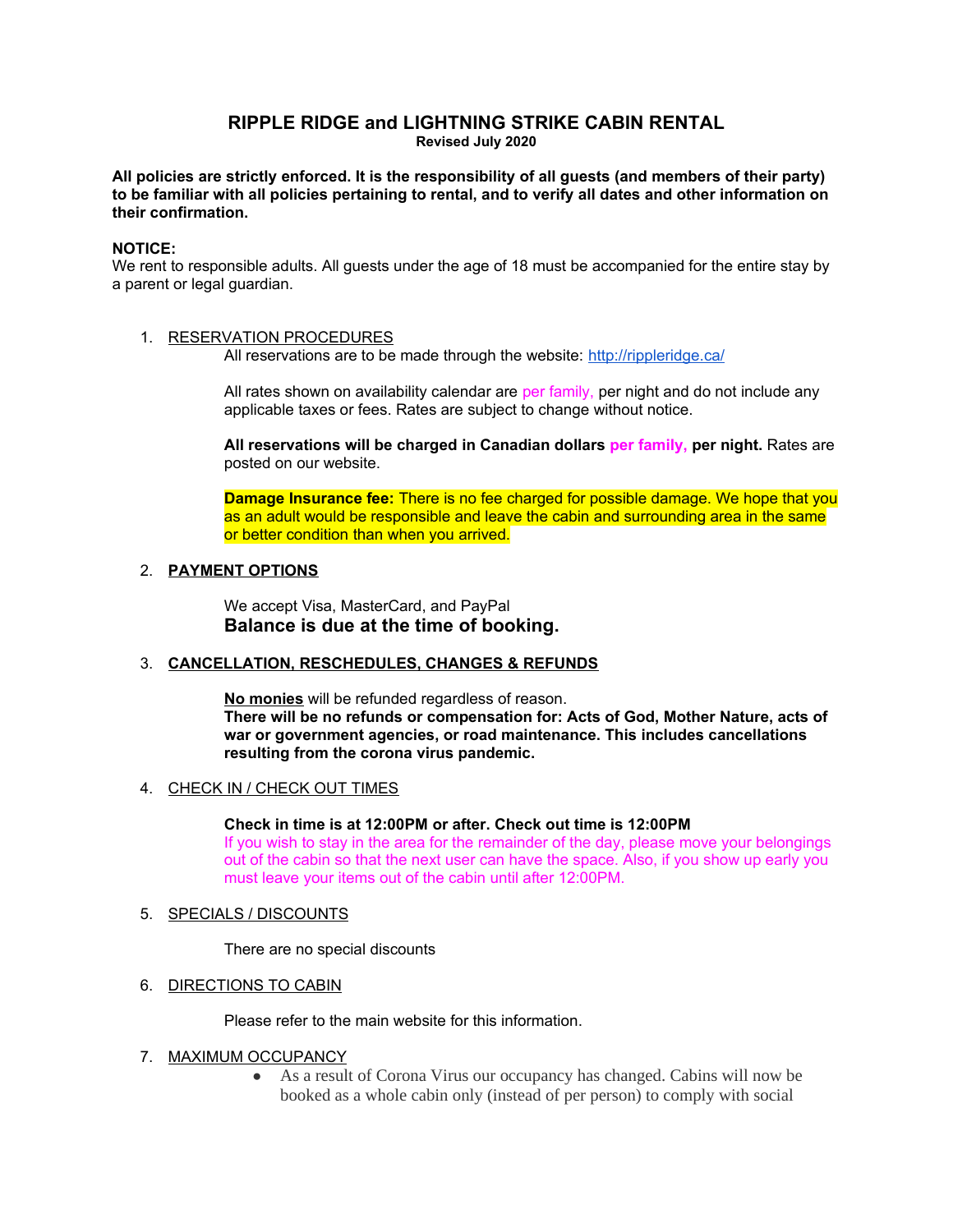distancing measures.

- This means that our Cabins are now limited to **one family only** with a maximum of eight people in Lightning Strike Cabin and a maximum of six people in Ripple Ridge Cabin. ALL occupants must provide proof of residing at the same physical address (one family).
- **Inspections will be carried out on a regular basis and anyone found in violation being required to leave immediately as well as being banned from future stays.**
- There will be **no refunds** for any cancellations regardless of reasons or circumstances!

These cabins are first and foremost a shelter. If you have booked the cabin and there are people in need of shelter, they can not be turned down. Provisions to accommodate must be made.

# 8. CABIN AMENITIES

Descriptions of cabins are deemed accurate but are not guaranteed. We reserve the right to make changes to cabin furnishings, equipment, and amenities as necessary.

## **Cabin has:**

- Local Phone Service: non provided,
- Indoor Fireplaces: Wood burning stove is seasonal, authorized to be used September 1st - May 15th,
- Toiletries & Supplies: Outhouse (bring own toilet paper).

# 9. PETS

Due to the possibility of Mountain Caribou in the area, BC Parks has issued a NO DOGS ALLOWED rule for Stagleap Provincial Park. RRRA takes it further with no pets allowed in or around the cabin during winter months November 1st to April 30.

## 10. TRASH

**NEVER LEAVE ANY TRASH OUTSIDE THE CABIN, IT WILL ATTRACT WILDLIFE. ALL** trash must be disposed of by guest. **You pack it in, you pack it out.**

## 11. ANIMALS AND INSECTS

Cabins are treated for pests on a regular basis. However, the cabin is in the mountains and woods and depending upon the time of year you may encounter Bear, Caribou, Deer, Turkey, Squirrels, Chipmunks, Mice, Ladybugs, Carpenter Bees, Wasps, Scorpions, Ticks, Flies, Ants, Chiggers, etc. Guests are encouraged to dress accordingly and to bring insect repellent for outdoors activities.

NO REFUND OR DISCOUNT will be offered due to critters.